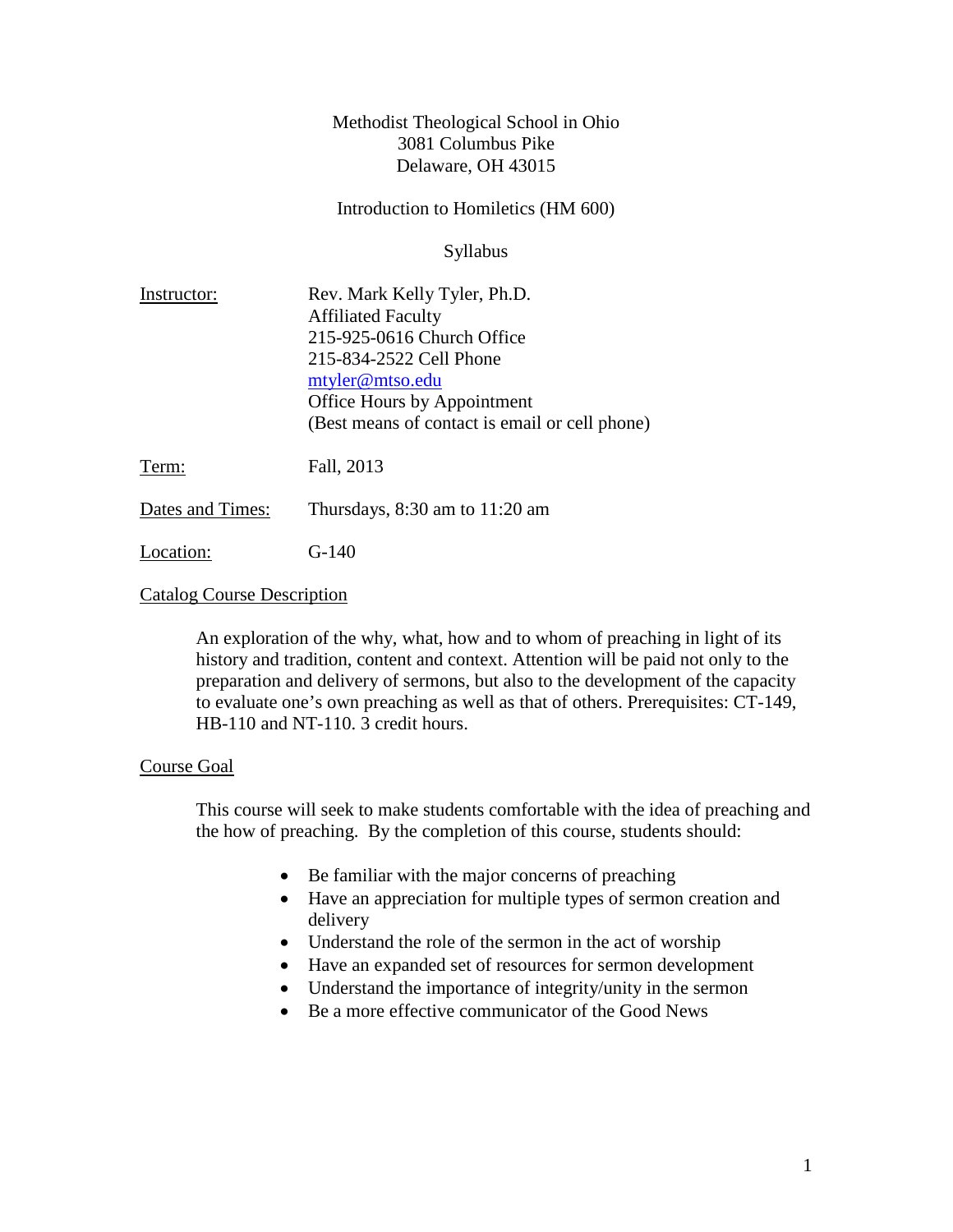#### Required Textbooks

Allen, Ronald J., ed. *Patterns of Preaching: A Sermon Sampler*. St. Louis: Chalice Press, 1998.

Craddock, Fred. *Preaching: 25th Anniversary Edition*. Nashville: Abington Press, 2010.

Elliot, Mark Barger. *Creative Styles of Preaching*. Louisville: Westminster John Knox Press, 2000.

#### Recommended Reading Resources

LaRue, Cleophus J. *Power in the Pulpit: How America's Most Effective Black Preachers Prepare Their Sermons*. Louisville: Westminster John Knox Press, 2002.

Long, Thomas G. *The Witness of Preaching*. Louisville: Westminster John Knox Press, 1989.

McClure, John S., ed. *Best Advice for Preaching*. Minneapolis: Fortress Press, 1998.

Mitchell, Henry. *Celebration and Experience in Preaching*. Nashville: Abingdon Press, 1990.

Wilson, Paul S. *The Four Pages of the Sermon*. Nashville: Abingdon Press, 1999.

### Grading and Student Evaluation

| Attendance & Class Participation * | 20%  |
|------------------------------------|------|
| <b>Preaching Exercises</b>         | 40\% |
| Final Sermon                       | 40\% |

\*Students who arrive to class on time for each meeting, refrain from taking unexcused absences, demonstrate evidence of reading assigned material, and contribute to the class discussion will have no problem receiving the total 20% available for this portion of the grade. Students that are habitually tardy will see an automatic drop in their letter grade. Students with 2 or more unexcused absences will automatically drop a letter grade. In short, be in class on time each week prepared to contribute and you will do very well in this course.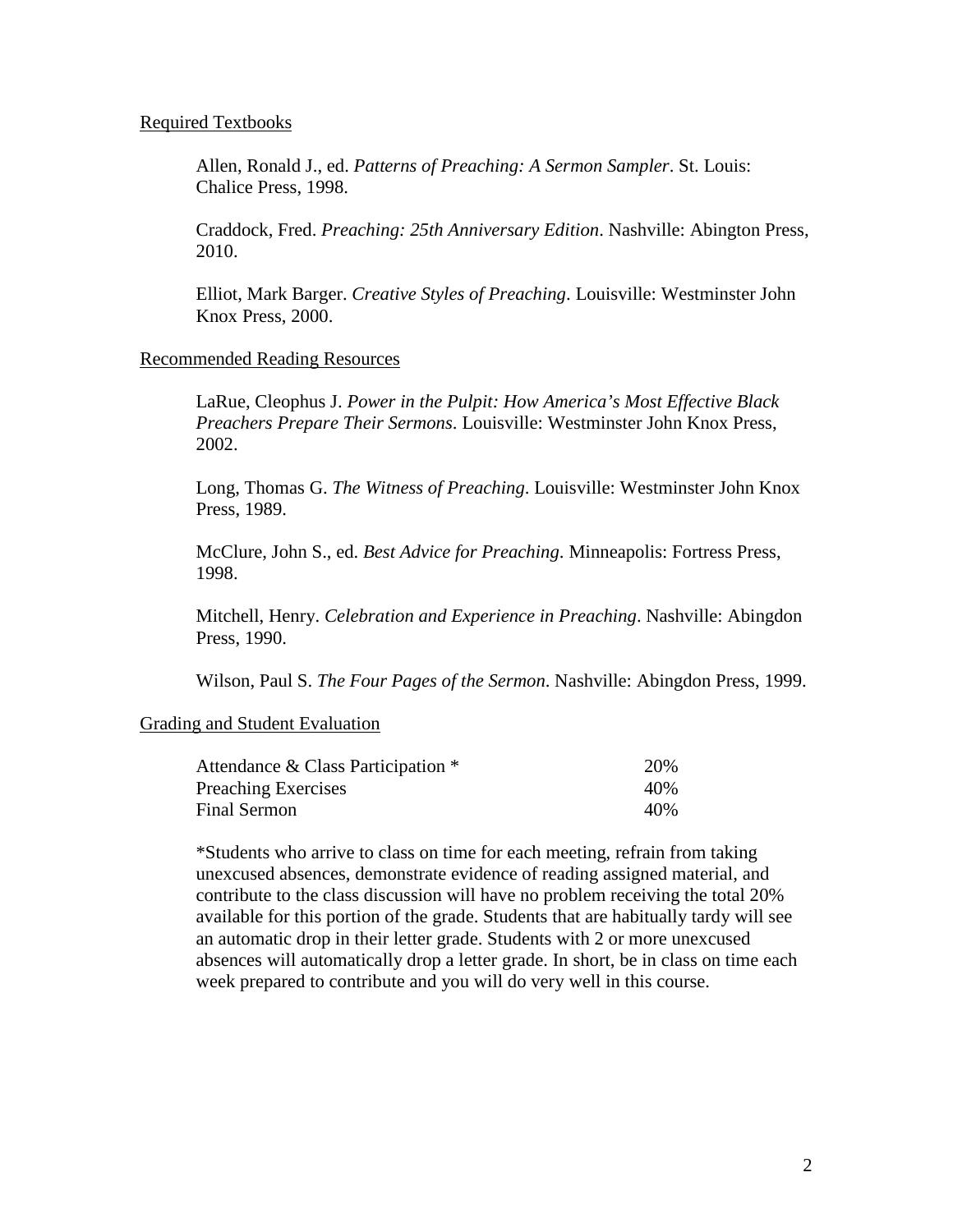## Preaching Exercises

Each student will preach three short preaching exercises during the course of the semester. The topics will be assigned beforehand by the instructor. More details will be provided in class and the assignment will be given in writing.

## Final Sermon

Each student will preach a final sermon. The topic for the final sermon will be left to each student to decide, however it must be approved by the professor. The sermon:

- Will be 12 to 15 minutes in length
- May be delivered with or without a manuscript, but a manuscript must be presented to the professor before preaching the sermon (if you preach using your manuscript, bring an extra copy for yourself)
- The manuscript should contain a cover page
- Should demonstrate growth in the student from initial preaching exercise
- The deadline for having your text, theme, and title approved is November  $7<sup>th</sup>$

### Teaching Methods

- $\blacksquare$  Lectures
- Class discussions
- **Student sermons**
- Studying the sermons of notable preachers

### Course Schedule and Reading Assignments

### August 29

- **Introductions**
- **Syllabus Overview**
- $\blacksquare$  Initial Lecture

### September 5

■ In class reading of Craddock's "Preaching"

### September 12

- Have completed the reading of Craddock's "Preaching"
- Discussion on Craddock

### September 19

- Have read "Patterns" through Chapter 5
- Preaching Exercise #1 (Group A)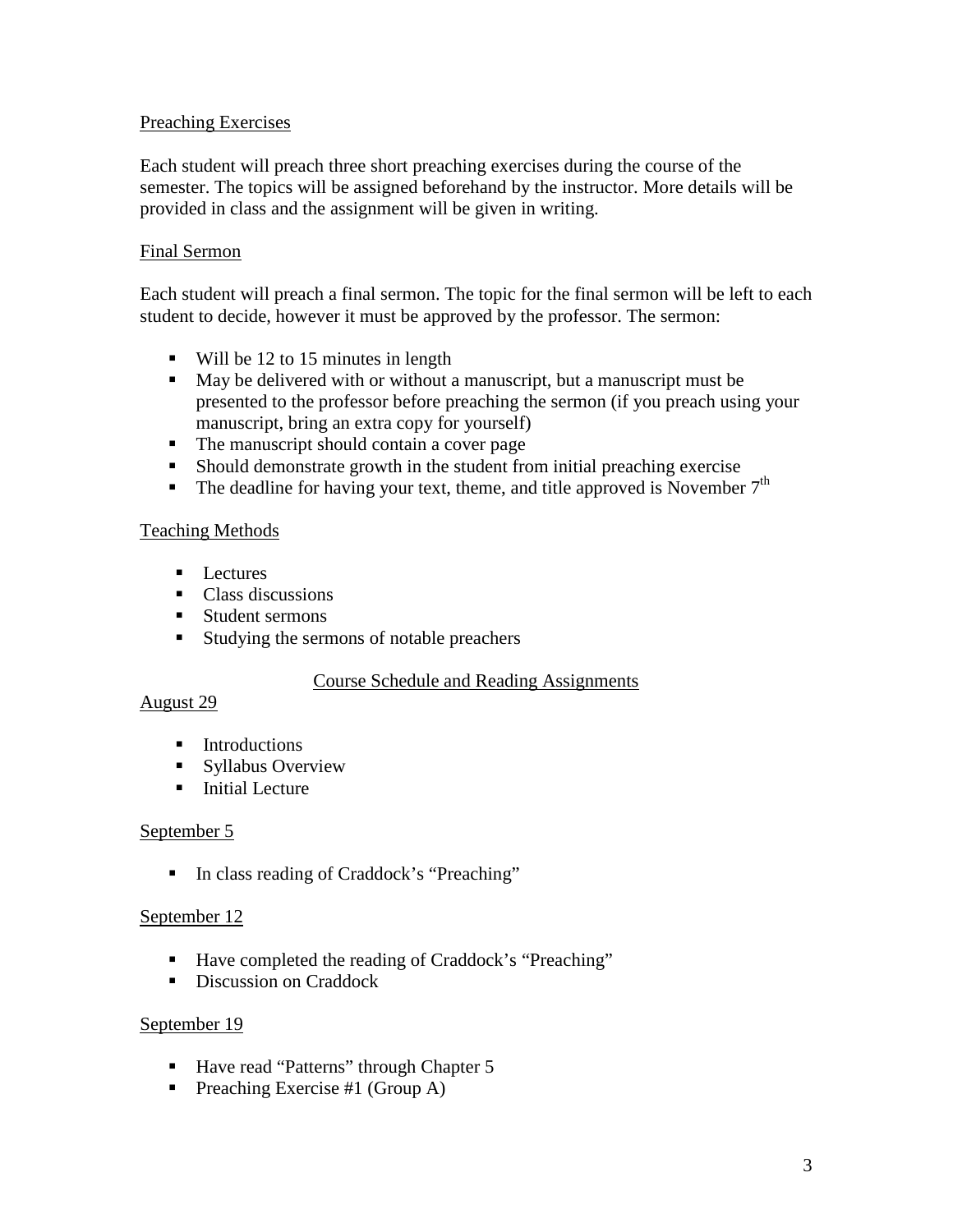## September 26

- Have read "Patterns" through Chapter 9
- Preaching Exercise #1 (Group B)

# October 3

- Have read "Patterns" through Chapter 15
- Preaching Exercise #1 (Group C)

## October 10

- Have read "Patterns" through Chapter 21
- Preaching Exercise #2 (Group A)

# October 17 (reading week)

## October 24

- Have read "Patterns" through Chapter 29
- Preaching Exercise  $#2$  (Group B)

## October 31

- Have read "Patterns" through Chapter 34
- Preaching Exercise #2 (Group C)

## November 7

- Have read "Creative": Introduction, Chapter 2, and Chapter 3
- Preaching Exercise #3 (Group A)

## November 14

- Have read "Creative" Chapters 7, 8, and 9
- Preaching Exercise #3 (Group B)

## November 21

- Final thoughts on the course.
- Preaching Exercise #3 (Group C)

### December 5 and 12

• Final Sermons